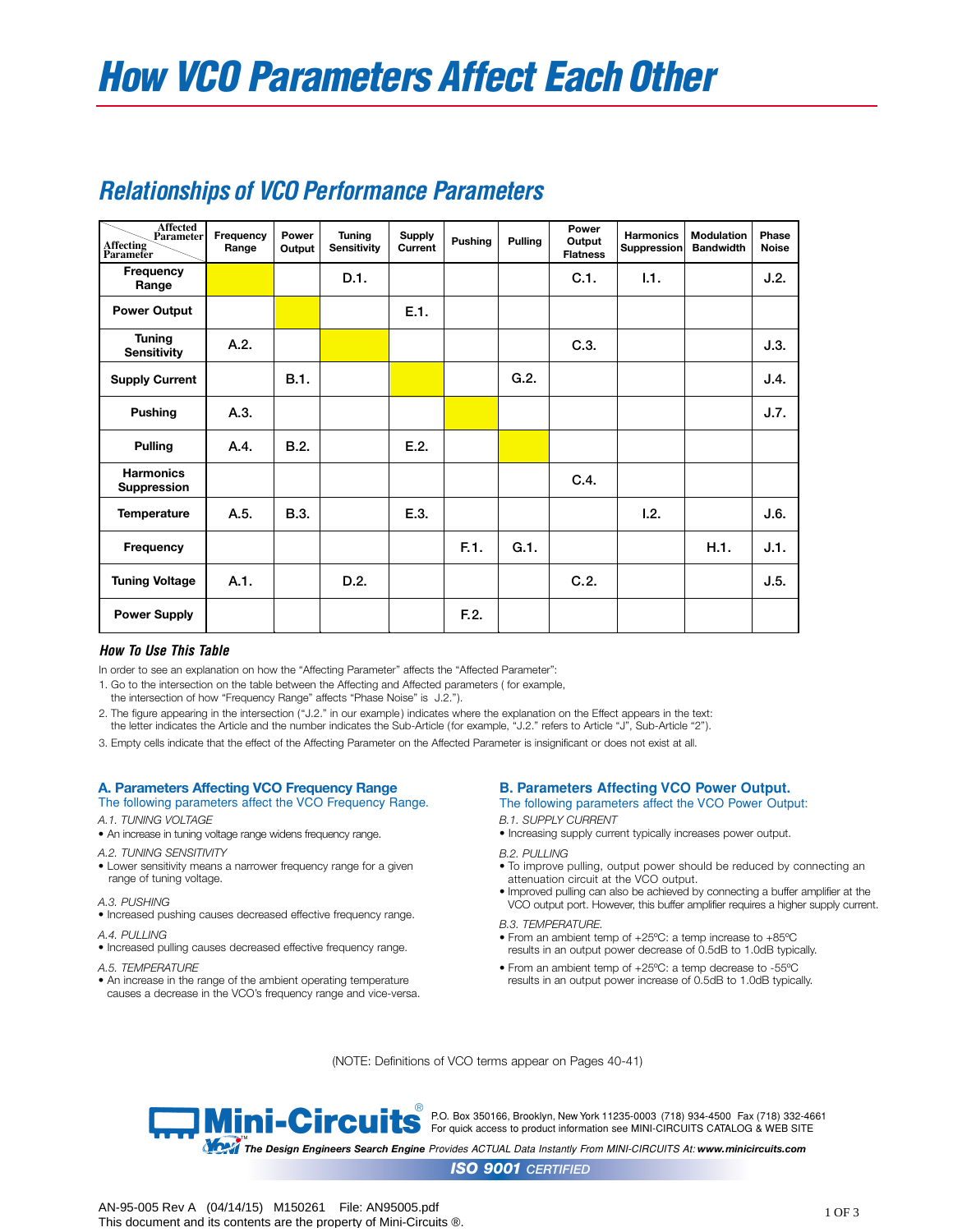#### **C. Parameters Affecting VCO's Power Output Flatness** The following parameters affect the VCO Power Output Flatness:

- *C.1. FREQUENCY BANDWIDTH*
- As the VCO frequency range is increased, the difficulty to achieve a flat output power is increased.
- *C.2. TUNING VOLTAGE*
- As the tuning voltage range is reduced and narrowed, a flatter output power can be achieved.
- *C.3. TUNING SENSITIVITY*
- It is more difficult to achieve flat output power for high tuning sensitivity than for low tuning sensitivity.
- *C.4. HARMONICS*
- Adding an output filter to suppress harmonics may in some cases degrade power output flatness.

# **D. Parameters Affecting VCO Tuning Sensitivity**

- The following parameters affect the VCO Tuning Sensitivity:
- *D.1. FREQUENCY RANGE*
- For a given tuning voltage range, increasing the frequency range requires an increase in the tuning sensitivity, and vice-versa.
- *D.2. TUNING VOLTAGE*
- For a given frequency range, increasing the tuning voltage range decreases the tuning sensitivity, and vice-versa.

# **E. Parameters Affecting VCO Supply Current**

- The following parameters affect the VCO Supply Current:
- *E.1. POWER OUTPUT*
- Increasing power output requires higher supply current.
- *E.2. PULLING*
- *Same As B.2.*
- *E.3. TEMPERATURE*
- From an ambient temp of +25ºC: a temp increase to +85ºC typically results in a supply current increase of approximately 10%.
- From an ambient temp of +25ºC: a temp decrease to -55ºC typically results in a supply current decrease of approximately 10%.

## **F. Parameters Affecting VCO Pushing** The following parameters affect the VCO Pushing:

*F.1. FREQUENCY* 

- As the VCO frequency increases, difficulty in achieving good pushing is increased.
- *F.2. POWER SUPPLY*
- Good pushing is easier to achieve in designs with high current.

# **G. Parameters Affecting VCO Pulling**

- The following parameters affect the VCO Pulling:
- *G.1. FREQUENCY*
- As the VCO frequency increases, difficulty in achieving good pulling is increased.
- $\bullet$  See B.2.
- *G.2. SUPPLY CURRENT*
- It is difficult to achieve good pulling when there is a limit on supply current consumption, due to the fact that (connecting a buffer amplifier at the VCO output port) improving pulling increases current consumption.

# **H. Parameters Affecting VCO Modulation Bandwidth**

The following parameters affect the VCO Modulation Bandwidth:

#### *H.1. FREQUENCY*

• Higher modulation bandwidth can easily be achieved at higher frequency.

## **I. Parameters Affecting VCO Harmonics Suppression**

- The following parameters affect VCO Harmonics Suppression:
- *I.1. FREQUENCY BANDWIDTH*
- It is easier to achieve good harmonics suppression when frequency range is narrow.
- 
- *I.2. TEMPERATURE* • With ambient temperature increase, the harmonic level gets lower. With ambient temperature decrease, the harmonic level gets higher.

#### **J. Parameters Affecting VCO Phase Noise** The following parameters affect VCO Phase Noise:

#### *J.1. FREQUENCY*

- As carrier frequency increases, it's more difficult to achieve good phase noise.
- *J.2. FREQUENCY RANGE*
- It's easy to achieve good phase noise when frequency range is narrow.
- *J.3. TUNING SENSITIVITY*
- Increasing the tuning sensitivity degrades phase noise and vice-versa.
- *J.4. SUPPLY CURRENT*
- It is typically easy to achieve good phase noise at higher offset frequencies (> 1kHz) in designs with a high supply current.
- *J.5. TUNING VOLTAGE*
- For a given frequency range it is typically easy to achieve good phase noise in designs with a wide tuning voltage range.
- *J.6. TEMPERATURE*
- Phase noise varies typically by 3dB in the –55ºC to +85ºC range.
- *J.7. PUSHING*
- High pushing can cause phase noise degradation due to
- increased sensitivity to the power supply noise.

### *Typical values of narrow band VCOs are shown in the table below:*

| <b>PHASE NOISE</b><br>$(-dBc/HZ)$ | <b>FREQUENCY</b><br>(GHz) |  |  |  |
|-----------------------------------|---------------------------|--|--|--|
| $115 \div 120$                    | < 0.5                     |  |  |  |
| $110 \div 115$                    | $0.5 \div 1$              |  |  |  |
| $102 \div 110$                    | $1 - 2$                   |  |  |  |
| $95 \div 102$                     | $2 - 3$                   |  |  |  |